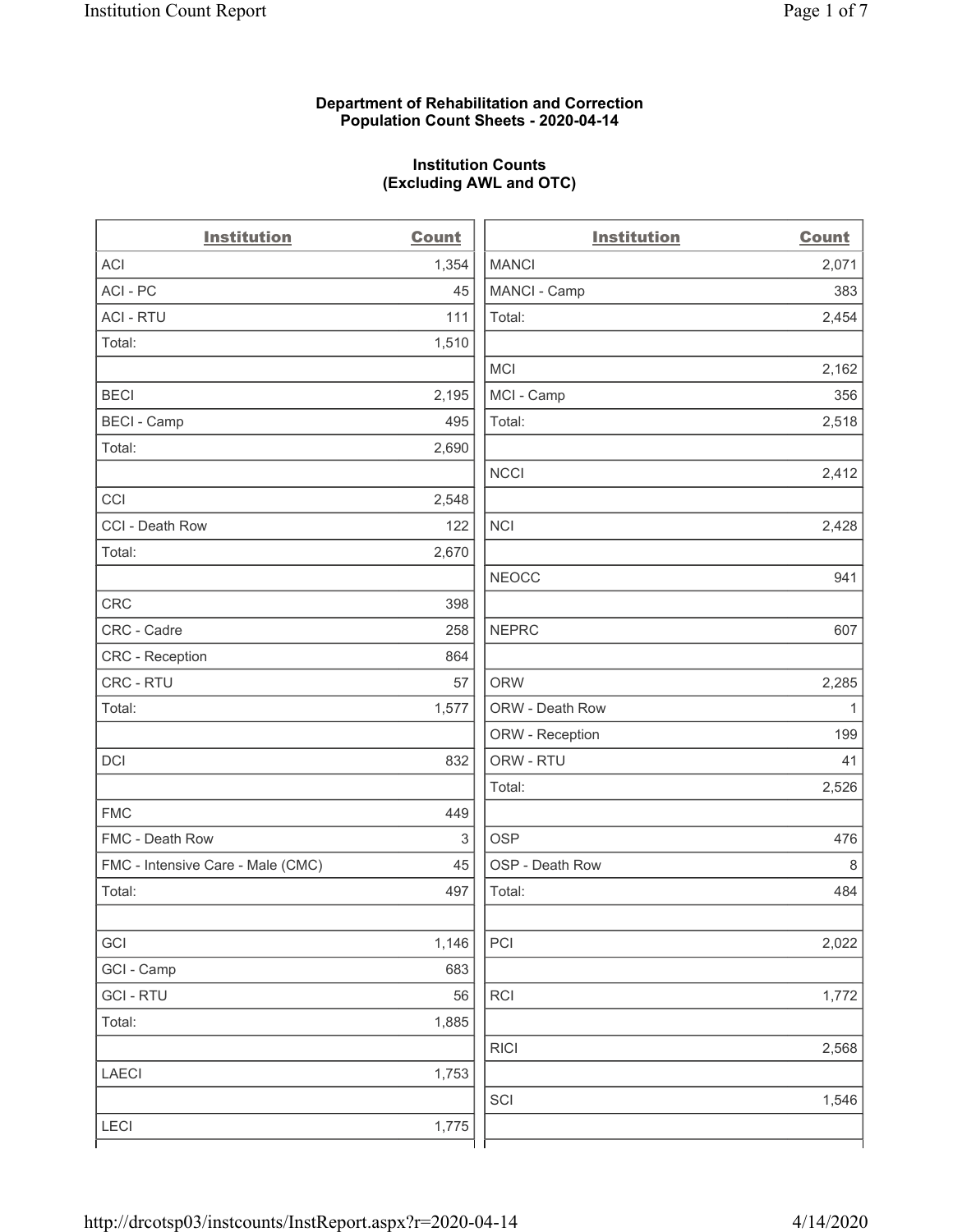| LECI - Camp              | 184   | <b>SOCF</b>    | 1,183                              |
|--------------------------|-------|----------------|------------------------------------|
| Total:                   | 1,959 | SOCF - RTU     | 46                                 |
|                          |       | Total:         | 1,229                              |
| LOCI                     | 2,282 |                |                                    |
|                          |       | <b>TCI</b>     | 1,019                              |
| <b>LORCI</b>             | 178   | TCI - Camp     | 429                                |
| <b>LORCI - Cadre</b>     | 145   | Total:         | 1,448                              |
| <b>LORCI - Reception</b> | 1,187 |                |                                    |
| Total:                   | 1,510 | <b>TOCI</b>    | 786                                |
|                          |       | TOCI - PC      | 143                                |
| <b>MACI</b>              | 978   | Total:         | 929                                |
| MACI - Minimum           | 1,251 |                |                                    |
| Total:                   | 2,229 | <b>WCI</b>     | 1,290                              |
|                          |       | <b>WCI-RTU</b> | 34                                 |
|                          |       | Total:         | 1,324                              |
|                          |       |                | 48,602<br><b>Total Population:</b> |

\* The Total Population includes 30 Offenders with Reason Codes 30 & 31. \*\* The Total Population includes 36 Offenders with Reason Code 0A.

## **Male Population by Security Level (Include AWL and Exclude OTC)**

| <b>Security Level</b>  |                   | <b>Body</b> | <b>AWL</b> | $(-OTC)$ | <b>Total</b> |
|------------------------|-------------------|-------------|------------|----------|--------------|
| <b>Total Level E</b>   |                   | 1,009       | 6          | 5        | 1,010        |
| Total Level 4          |                   | 1,621       | 8          | 6        | 1,623        |
| Total Level 3          |                   | 10,420      | 88         | 80       | 10,428       |
| Total Level 2          |                   | 16,648      | 113        | 78       | 16,683       |
| Total Level 1          |                   | 14,723      | 104        | 48       | 14,779       |
| <b>Total Death Row</b> |                   | 137         | 0          | $\Omega$ | 137          |
|                        | <b>Total Male</b> | 44,558      | 319        | 217      | 44,660       |

### **Female Population by Institution (Include AWL and Exclude OTC)**

| <b>Institution</b>     | <b>Body</b> | <b>AWL</b> | $(-OTC)$ | <b>Total</b> |
|------------------------|-------------|------------|----------|--------------|
| <b>DCI</b>             | 831         | 4          |          | 834          |
| <b>FMC</b>             | 5           |            |          | 5            |
| <b>NEPRC</b>           | 607         | 9          | 4        | 612          |
| <b>ORW</b>             | 2,285       | 25         | 13       | 2,297        |
| <b>ORW - Death Row</b> |             |            |          |              |
| ORW - Reception        | 199         |            |          | 199          |
|                        |             |            |          |              |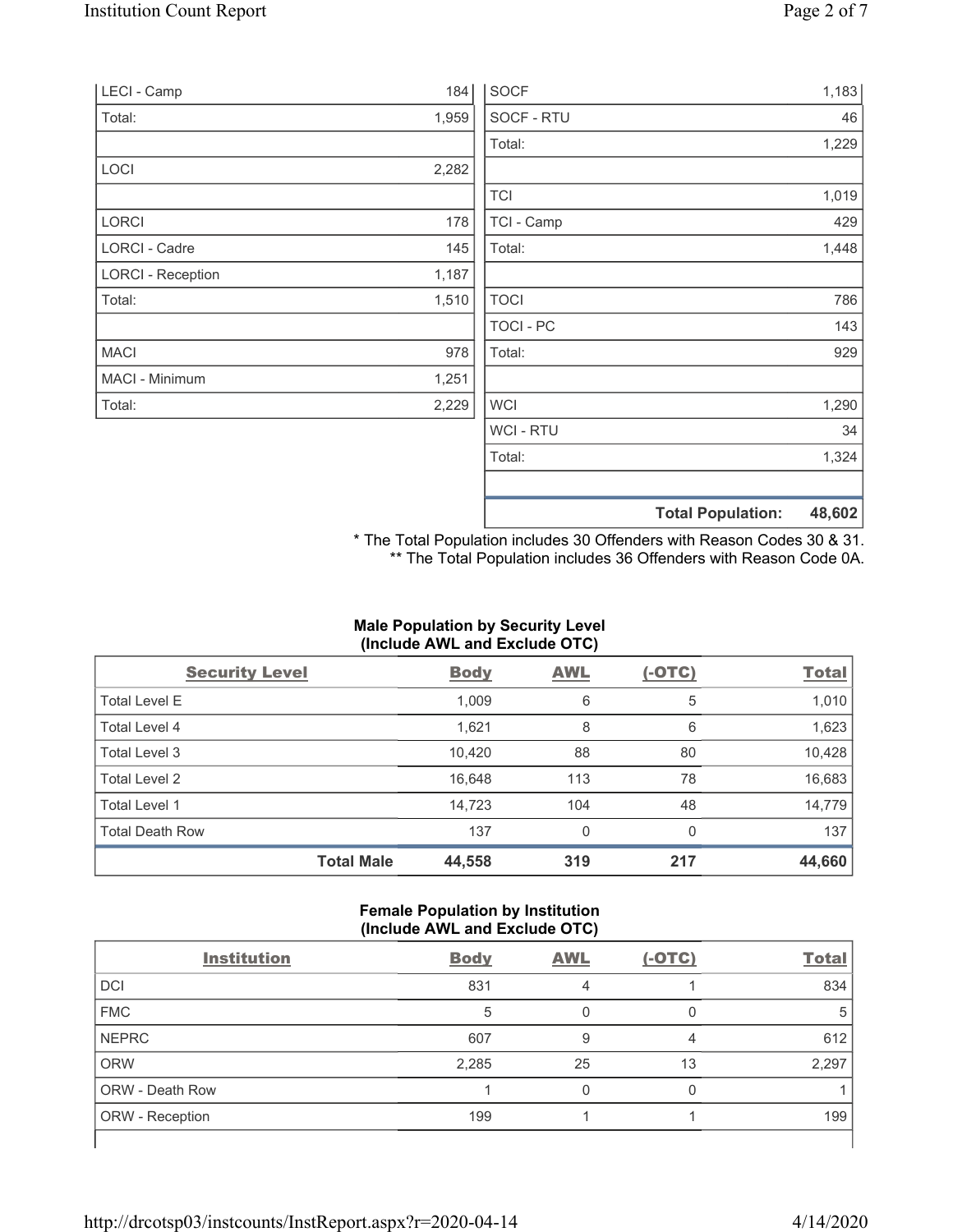| ORW - RTU |                          | 41     |     |     |        |
|-----------|--------------------------|--------|-----|-----|--------|
|           | <b>Total Female</b>      | 3.969  | 39  | 19  | 3,989  |
|           |                          |        |     |     |        |
|           | <b>Total Population:</b> | 48,527 | 358 | 236 | 48,649 |

### **Male Population by Institution: Security Level 5 and E (Include AWL and Exclude OTC)**

| <b>Institution</b> |                      | <b>Body</b>    | <b>AWL</b>       | $(-OTC)$            | <b>Total</b>              |
|--------------------|----------------------|----------------|------------------|---------------------|---------------------------|
| ACI                |                      | 1              | $\mathbf 0$      | $\boldsymbol{0}$    | 1                         |
| CRC                |                      | $\overline{2}$ | $\mathbf 0$      | $\mathsf{O}\xspace$ | $\sqrt{2}$                |
| CRC - Reception    |                      | 1              | $\mathbf 0$      | $\mathsf 0$         | 1                         |
| CRC - RTU          |                      | 3              | $\mathbf 0$      | $\boldsymbol{0}$    | $\ensuremath{\mathsf{3}}$ |
| <b>FMC</b>         |                      | $\mathbf{1}$   | $\boldsymbol{0}$ | $\mathbf 0$         | 1                         |
| LECI               |                      | 21             | $\mathbf 0$      | $\boldsymbol{0}$    | 21                        |
| LORCI              |                      | 1              | $\mathbf 0$      | $\mathsf{O}\xspace$ | 1                         |
| <b>MACI</b>        |                      | 14             | $\mathbf{1}$     | 1                   | 14                        |
| <b>MANCI</b>       |                      | 18             | $\mathbf 0$      | $\mathsf 0$         | $18$                      |
| <b>NEOCC</b>       |                      | 27             | $\mathbf 0$      | $\boldsymbol{0}$    | 27                        |
| <b>OSP</b>         |                      | 313            | 1                | 1                   | 313                       |
| <b>RCI</b>         |                      | 18             | $\mathbf 0$      | $\boldsymbol{0}$    | 18                        |
| <b>SOCF</b>        |                      | 428            | 1                | 1                   | 428                       |
| <b>TCI</b>         |                      | $\overline{4}$ | $\mathbf{1}$     | 1                   | $\overline{4}$            |
| <b>TOCI</b>        |                      | 137            | $\overline{2}$   | 1                   | 138                       |
| <b>TOCI - PC</b>   |                      | 1              | $\mathbf 0$      | $\mathbf 0$         | 1                         |
| <b>WCI</b>         |                      | 15             | $\boldsymbol{0}$ | $\mathbf 0$         | 15                        |
| WCI - RTU          |                      | $\overline{4}$ | $\mathbf 0$      | 0                   | $\overline{4}$            |
|                    | <b>Total Level 5</b> | 1,009          | $6\phantom{1}6$  | 5                   | 1,010                     |

## **Male Population by Institution: Security Level 4 (Include AWL and Exclude OTC)**

| <b>Institution</b>                | <b>Body</b> | <b>AWL</b> | $(-OTC)$ | <b>Total</b> |
|-----------------------------------|-------------|------------|----------|--------------|
| ACI                               | 5           |            |          |              |
| CRC                               |             |            |          |              |
| CRC - Reception                   |             |            |          |              |
| CRC - RTU                         | 12          |            |          | 12           |
| <b>FMC</b>                        | 5           |            |          | .h           |
| FMC - Intensive Care - Male (CMC) |             |            |          |              |
| <b>LOCI</b>                       |             |            | ⌒        |              |
| <b>LORCI</b>                      |             |            |          |              |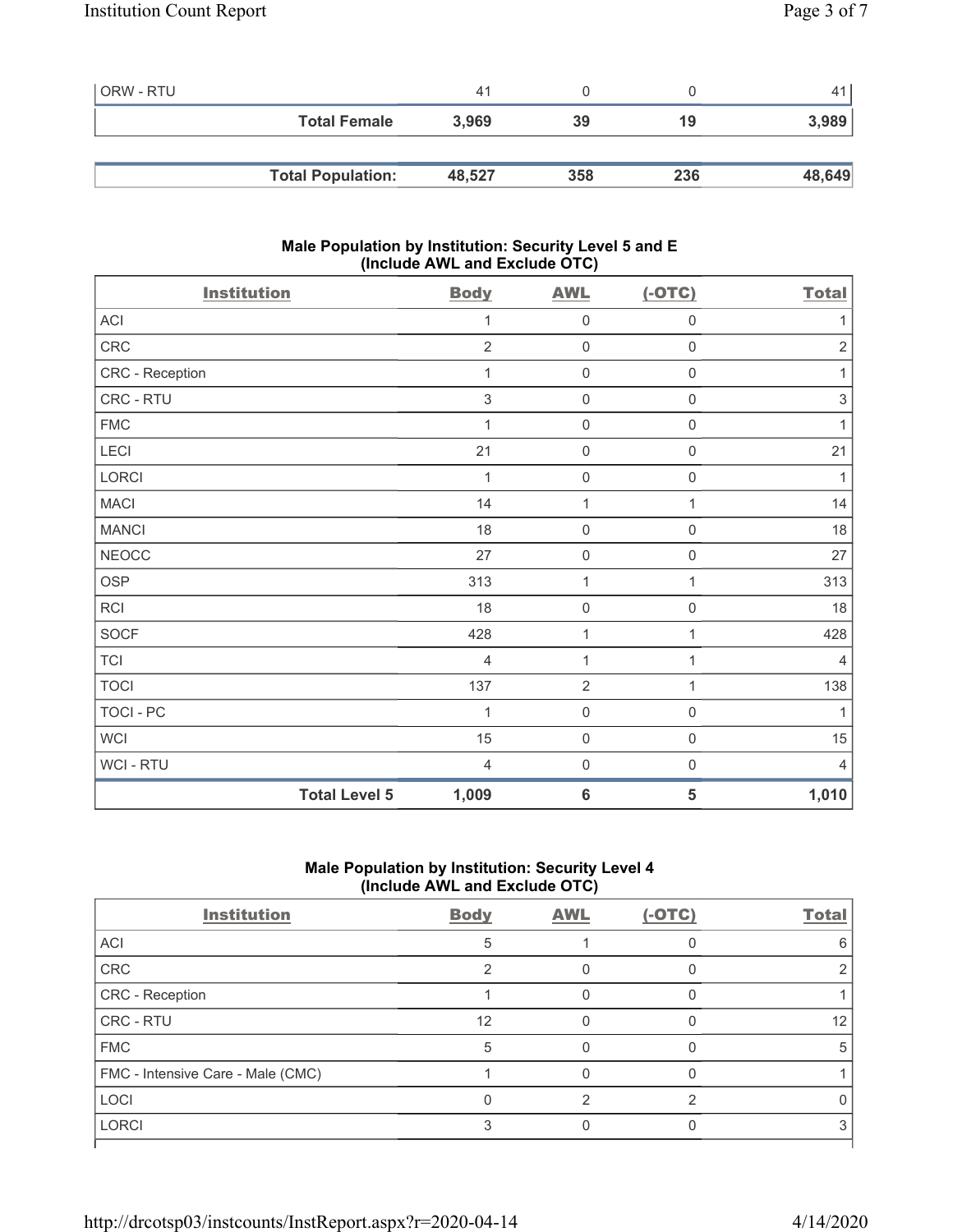| <b>LORCI - Cadre</b>     | $\mathcal{P}$ |          |   |       |
|--------------------------|---------------|----------|---|-------|
| <b>LORCI - Reception</b> | 3             | 0        |   | 3     |
| <b>MACI</b>              | 19            | 0        |   | 19    |
| <b>OSP</b>               | 142           |          |   | 142   |
| <b>SOCF</b>              | 733           | 3        | 3 | 733   |
| SOCF - RTU               | 46            | 0        |   | 46    |
| <b>TOCI</b>              | 626           |          |   | 627   |
| <b>TOCI - PC</b>         | 16            | $\Omega$ | 0 | 16    |
| <b>WCI</b>               |               | 0        |   |       |
| WCI - RTU                | 4             | 0        |   | 4     |
| <b>Total Level 4</b>     | 1,621         | 8        | 6 | 1,623 |

### **Male Population by Institution: Security Level 3 (Include AWL and Exclude OTC)**

| <b>Institution</b>                | <b>Body</b>      | <b>AWL</b>          | $(-OTC)$            | <b>Total</b>              |
|-----------------------------------|------------------|---------------------|---------------------|---------------------------|
| <b>ACI</b>                        | 21               | $\mathbf 0$         | $\mathbf 0$         | 21                        |
| ACI-PC                            | $\boldsymbol{9}$ | $\mathbf 0$         | $\mathsf{O}\xspace$ | $\overline{9}$            |
| <b>BECI</b>                       | 3                | $\mathbf 0$         | $\mathbf 0$         | $\,$ 3 $\,$               |
| CCI                               | $\overline{2}$   | $\mathsf{O}\xspace$ | $\mathbf 0$         | $\sqrt{2}$                |
| CRC                               | 200              | $\boldsymbol{9}$    | $\boldsymbol{9}$    | 200                       |
| CRC - Cadre                       | 15               | $\mathsf{O}\xspace$ | $\mathsf{O}\xspace$ | 15                        |
| CRC - Reception                   | 152              | $\,8\,$             | $\,8\,$             | 152                       |
| CRC - RTU                         | 42               | $\mathsf{O}\xspace$ | $\mathsf{O}\xspace$ | 42                        |
| <b>FMC</b>                        | 11               | $\mathbf{1}$        | $\mathsf{O}\xspace$ | 12                        |
| FMC - Intensive Care - Male (CMC) | $\,$ 3 $\,$      | $\mathsf{O}\xspace$ | $\mathbf 0$         | $\ensuremath{\mathsf{3}}$ |
| GCI                               | $\overline{2}$   | $\mathsf{O}\xspace$ | $\mathbf 0$         | $\sqrt{2}$                |
| <b>GCI-RTU</b>                    | $\mathbf{1}$     | $\mathsf{O}$        | $\mathsf{O}\xspace$ | $\mathbf{1}$              |
| LAECI                             | 16               | $\mathbf 1$         | $\mathbf{1}$        | 16                        |
| LECI                              | 1,616            | $\sqrt{5}$          | $\sqrt{5}$          | 1,616                     |
| LOCI                              | 5                | $\mathbf 0$         | $\mathsf{O}\xspace$ | $\sqrt{5}$                |
| LORCI                             | 86               | 30                  | 30                  | 86                        |
| LORCI - Cadre                     | 13               | $\mathbf 0$         | $\mathsf{O}$        | 13                        |
| <b>LORCI - Reception</b>          | 599              | $\overline{2}$      | $\mathbf{1}$        | 600                       |
| <b>MACI</b>                       | 841              | $\overline{2}$      | $\overline{2}$      | 841                       |
| <b>MANCI</b>                      | 1,934            | 11                  | $\overline{7}$      | 1,938                     |
| MCI                               | 14               | $\mathbf 0$         | $\mathsf{O}\xspace$ | 14                        |
| <b>NCCI</b>                       | 19               | $\mathbf 0$         | $\mathsf{O}\xspace$ | 19                        |
| <b>NCI</b>                        | $\overline{7}$   | $\mathsf{O}\xspace$ | $\mathsf{O}\xspace$ | $\overline{7}$            |
| <b>NEOCC</b>                      | 879              | $\mathbf 1$         | $\mathbf{1}$        | 879                       |
| <b>OSP</b>                        | $\overline{c}$   | $\mathsf{O}\xspace$ | $\mathbf 0$         | $\sqrt{2}$                |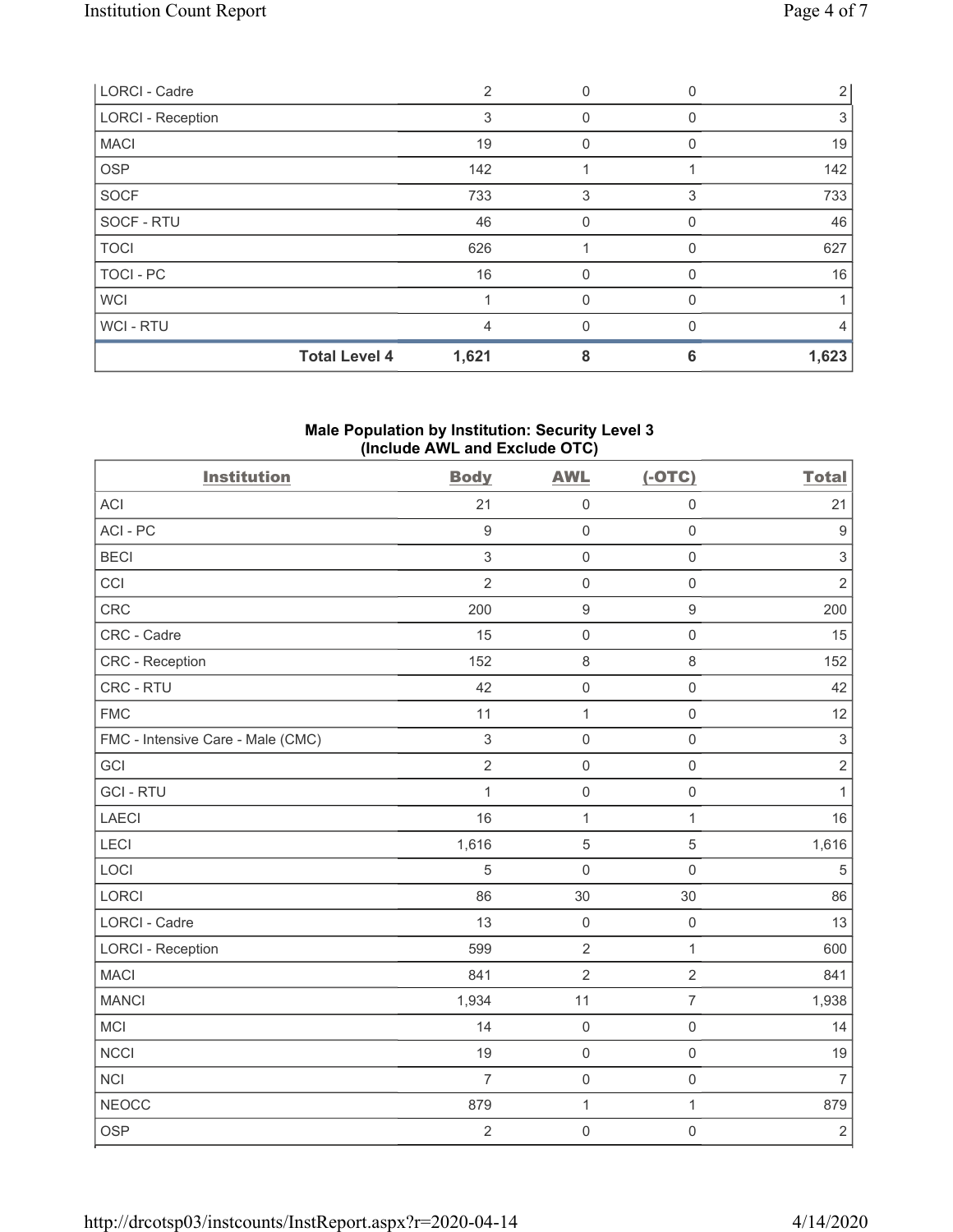| PCI              |                      | 51     | $\mathbf 0$  | $\mathbf 0$    | 51     |
|------------------|----------------------|--------|--------------|----------------|--------|
| <b>RCI</b>       |                      | 1,565  | 4            | $\overline{4}$ | 1,565  |
| <b>RICI</b>      |                      | 20     | $\mathbf 0$  | 0              | 20     |
| SCI              |                      | 11     | $\mathbf 0$  | 0              | 11     |
| <b>SOCF</b>      |                      | 21     | $\mathbf 0$  | $\Omega$       | 21     |
| <b>TCI</b>       |                      | 927    | 5            | 5              | 927    |
| TCI - Camp       |                      |        | 0            | 0              |        |
| <b>TOCI</b>      |                      | 15     | $\mathbf{0}$ | 0              | 15     |
| <b>TOCI - PC</b> |                      | 71     | $\mathbf 0$  | 0              | 71     |
| <b>WCI</b>       |                      | 1,224  | 9            | 7              | 1,226  |
| <b>WCI-RTU</b>   |                      | 22     | $\mathbf{0}$ | $\Omega$       | 22     |
|                  | <b>Total Level 3</b> | 10,420 | 88           | 80             | 10,428 |

#### **Male Population by Institution: Security Level 2 (Include AWL and Exclude OTC)**

| <b>Institution</b>                | <b>Body</b>    | <b>AWL</b>          | $(-OTC)$            | <b>Total</b>   |
|-----------------------------------|----------------|---------------------|---------------------|----------------|
| <b>ACI</b>                        | 748            | 1                   | $\mathsf{O}\xspace$ | 749            |
| ACI-PC                            | 27             | $\mathsf{O}\xspace$ | $\mathsf{O}\xspace$ | 27             |
| <b>ACI - RTU</b>                  | 88             | 0                   | $\mathsf 0$         | 88             |
| <b>BECI</b>                       | 1,527          | $\boldsymbol{9}$    | $\sqrt{5}$          | 1,531          |
| <b>BECI - Camp</b>                | $\overline{2}$ | $\mathbf 0$         | $\mathsf{O}\xspace$ | $\overline{2}$ |
| CCI                               | 1,931          | 12                  | $\overline{7}$      | 1,936          |
| <b>CRC</b>                        | 86             | $\sqrt{2}$          | $\overline{2}$      | 86             |
| CRC - Cadre                       | 243            | $\mathsf{O}\xspace$ | $\mathsf{O}\xspace$ | 243            |
| CRC - Reception                   | 328            | $\overline{7}$      | 6                   | 329            |
| CRC - Youth                       | $\mathbf 0$    | $\sqrt{2}$          | $\overline{2}$      | $\mathbf 0$    |
| <b>DCI</b>                        | $\mathbf{1}$   | $\mathsf{O}\xspace$ | $\mathsf{O}\xspace$ | $\mathbf{1}$   |
| <b>FMC</b>                        | 20             | $\overline{2}$      | $\mathsf{O}\xspace$ | 22             |
| FMC - Intensive Care - Male (CMC) | 14             | $\mathsf 0$         | $\mathsf{O}\xspace$ | 14             |
| GCI                               | 482            | $\overline{2}$      | $\overline{2}$      | 482            |
| <b>GCI-RTU</b>                    | 41             | $\mathsf{O}\xspace$ | $\mathsf{O}\xspace$ | 41             |
| <b>LAECI</b>                      | 1,123          | 12                  | 10                  | 1,125          |
| LECI                              | 135            | $\mathbf{1}$        | $\mathsf{O}\xspace$ | 136            |
| LOCI                              | 1,402          | $\boldsymbol{9}$    | $\,6\,$             | 1,405          |
| LORCI                             | 53             | $10$                | $\boldsymbol{9}$    | 54             |
| LORCI - Cadre                     | 127            | $\mathsf 0$         | $\mathsf{O}\xspace$ | 127            |
| <b>LORCI - Reception</b>          | 261            | $\mathbf 0$         | $\mathbf 0$         | 261            |
| <b>MACI</b>                       | 104            | $\,$ 3 $\,$         | $\overline{2}$      | 105            |
| <b>MANCI</b>                      | 83             | $\mathbf 1$         | $\mathbf{1}$        | 83             |
| <b>MCI</b>                        | 1,627          | 5                   | $\mathbf{1}$        | 1,631          |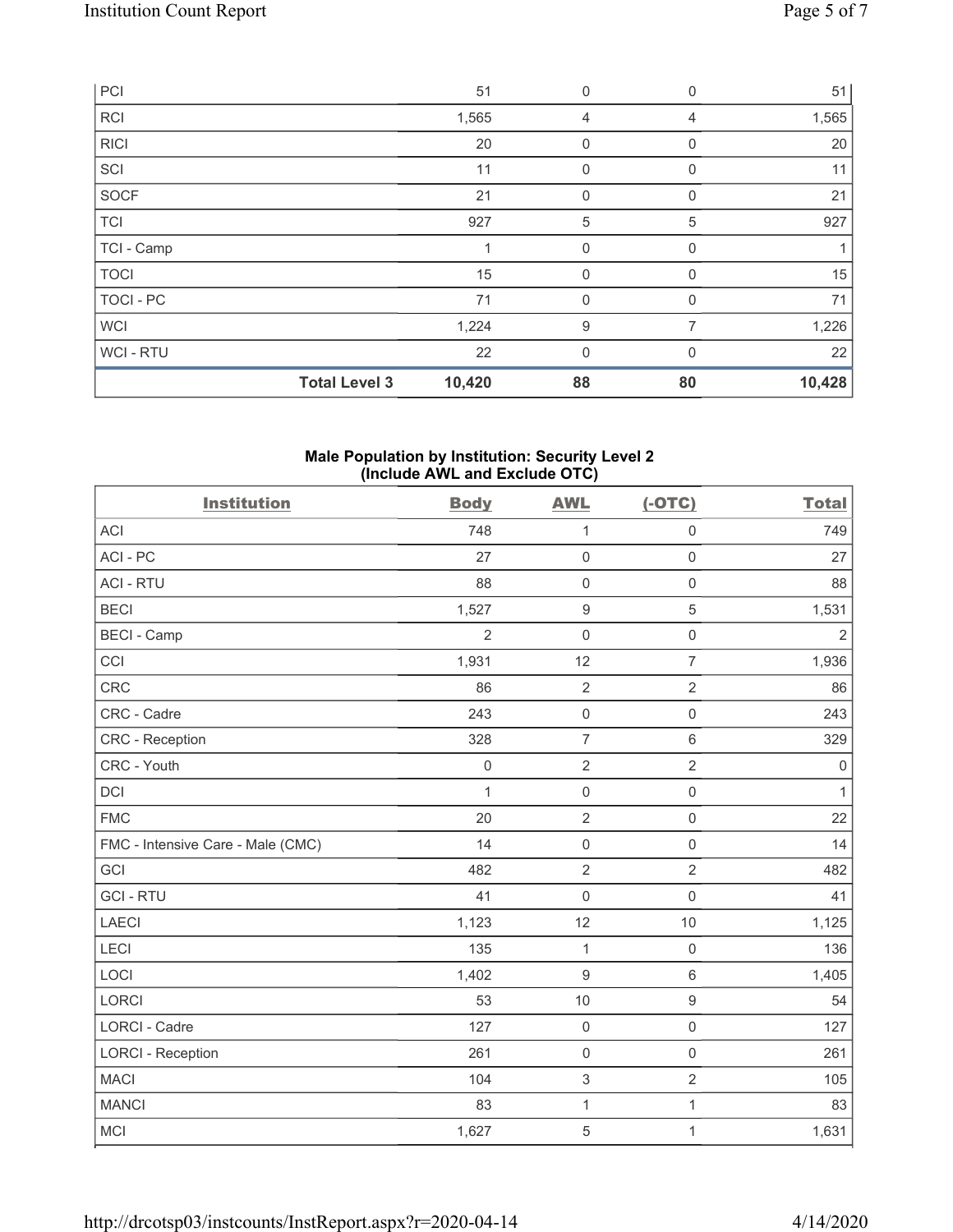|              | <b>Total Level 2</b> | 16,648 | 113              | 78           | 16,683 |
|--------------|----------------------|--------|------------------|--------------|--------|
| <b>WCI</b>   |                      | 50     | $\mathbf{0}$     | $\Omega$     | 50     |
| TOCI - PC    |                      | 54     | 0                | $\mathbf 0$  | 54     |
| <b>TOCI</b>  |                      | 8      | $\overline{0}$   | $\Omega$     | 8      |
| <b>TCI</b>   |                      | 51     |                  | 0            | 52     |
| <b>SOCF</b>  |                      |        | $\mathbf 0$      | 0            |        |
| SCI          |                      | 1,092  | 10               | 8            | 1,094  |
| <b>RICI</b>  |                      | 1,370  | $\boldsymbol{9}$ | 7            | 1,372  |
| <b>RCI</b>   |                      | 189    | 1                | 1            | 189    |
| PCI          |                      | 833    | 3                |              | 835    |
| <b>NEOCC</b> |                      | 35     | 0                | $\mathbf{0}$ | 35     |
| <b>NCI</b>   |                      | 1,398  | 6                | 4            | 1,400  |
| <b>NCCI</b>  |                      | 1,114  | 5                | 4            | 1,115  |

#### **Male Population by Institution: Security Level 1 (Include AWL and Exclude OTC)**

| <b>Institution</b>                | <b>Body</b> | <b>AWL</b>          | $(-OTC)$            | <b>Total</b>     |
|-----------------------------------|-------------|---------------------|---------------------|------------------|
| <b>ACI</b>                        | 579         | 1                   | $\mathsf 0$         | 580              |
| ACI-PC                            | 9           | $\mathsf{O}\xspace$ | $\mathsf{O}\xspace$ | $\boldsymbol{9}$ |
| <b>ACI - RTU</b>                  | 23          | $\mathbf 0$         | $\mathsf 0$         | 23               |
| <b>BECI</b>                       | 664         | $\overline{7}$      | 5                   | 666              |
| <b>BECI - Camp</b>                | 492         | $\mathsf{O}\xspace$ | $\mathbf 0$         | 492              |
| CCI                               | 613         | $\sqrt{5}$          | $\overline{2}$      | 616              |
| CRC                               | 45          | $\mathsf 0$         | $\mathsf 0$         | 45               |
| CRC - Reception                   | 378         | 5                   | $\overline{4}$      | 379              |
| <b>FMC</b>                        | 407         | $\mathbf{1}$        | $\mathsf{O}\xspace$ | 408              |
| FMC - Intensive Care - Male (CMC) | 27          | $\mathsf{O}\xspace$ | $\mathsf{O}\xspace$ | 27               |
| GCI                               | 662         | 10                  | $\overline{4}$      | 668              |
| GCI - Camp                        | 683         | $\mathsf{O}\xspace$ | 0                   | 683              |
| <b>GCI-RTU</b>                    | 14          | $\mathbf 0$         | $\mathbf 0$         | 14               |
| <b>LAECI</b>                      | 614         | 11                  | 8                   | 617              |
| LECI                              | 2           | $\overline{2}$      | $\mathbf{1}$        | $\sqrt{3}$       |
| LECI - Camp                       | 184         | $\mathbf 0$         | $\mathsf{O}\xspace$ | 184              |
| LOCI                              | 875         | 3                   | $\mathbf{1}$        | 877              |
| <b>LORCI</b>                      | 35          | $\overline{4}$      | $\mathfrak{S}$      | 36               |
| <b>LORCI - Cadre</b>              | 3           | $\mathsf{O}\xspace$ | $\mathsf 0$         | $\sqrt{3}$       |
| <b>LORCI - Reception</b>          | 324         | $\mathbf 0$         | $\mathbf 0$         | 324              |
| <b>MACI - Minimum</b>             | 1,251       | 11                  | $\boldsymbol{9}$    | 1,253            |
| <b>MANCI</b>                      | 36          | $\overline{2}$      | $\mathbf 0$         | 38               |
| MANCI - Camp                      | 383         | $\mathbf 0$         | 0                   | 383              |